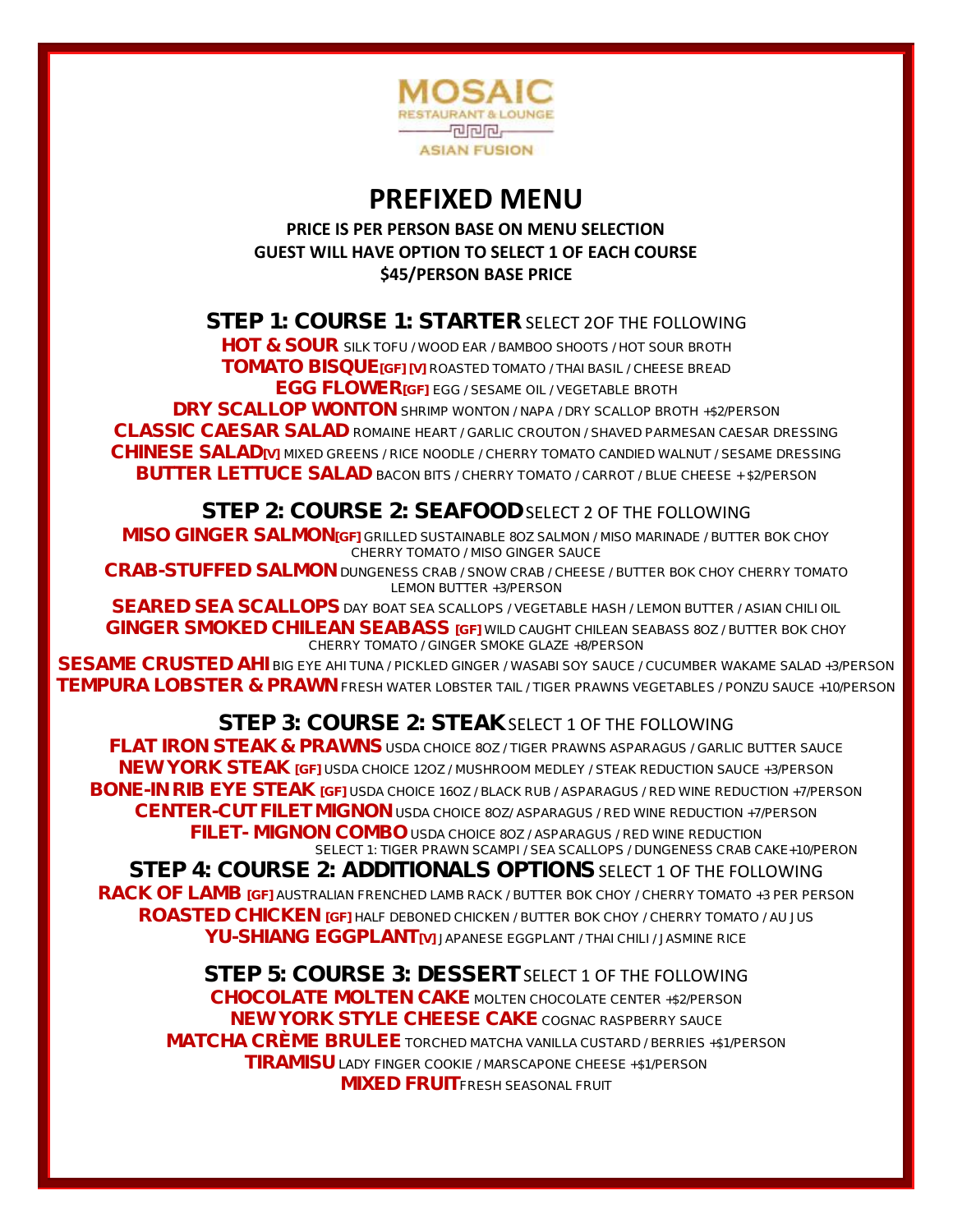

# **HORS D'OURVES**

CANAPE (SERVES APPROXIMATELY 30) ARTISAN CHEESE AND FRUIT *ASSORTED ARTISAN CHEESE, SEASONAL FRESH FRUIT \$95* VEGETABLE CRUDITE *ASSORTED SEASONAL VEGETABLE, BLUE CHEESE \$50* SPINACH ARTICHOKE DIP *SPINACH ARTICHOKE CHEESE DIP, PITA BREAD OR CHIPS \$65* MEDITERRANEAN DIP TRIO *SUNDRIED TOMATO, MUSHROOM, GARLIC, PITA BREAD \$50*

### SEAFOOD (SERVES APPROXIMATELY 20)

DUNGENESS CRAB CAKES *DUNGENESS CRAB, PANKO, ROASTED PEPPER, CHIPOTLE AIOLI \$85* PEPPERED SALTED PRAWNS *TIGER PRAWNS, STRING BEAN CRISP, JALALPENO, SWEET CHILI SAUCE \$110* TEMPURA PRAWNS *TIGER PRAWNS, PONZU SAUCE \$110* COCKTAIL PRAWNS *TIGER PRAWNS, MARINARA SAUCE, HORSE RADISH \$125* AHI TUNA TARTARE *SASHIMI GRADE AHI TUNA, QUAIL EGG, ONION, LEMON, SRIRACHA, WONTON CRISP \$80* BLACKEN AHI TUNA *CUCUMBER WAKAME SALAD, GINGER, WASABI SOY SAUCE \$120* SMOKED SALMON CRACKER *HOUSE SMOKED ATLANTIC SALMON, CHIVES, CREAM CHEESE, DILL \$75* SOFT SHELL CRAB & NUOC CHAM *SOFT SHELL CRAB, SEABASS, SALMON CILANTRO, RED CHILI, GARLIC \$90* CRISPY CALAMARI *JALAPENO, ONION, CHIPOTLE AIOLI \$85*

#### HEARTY MEATS (SERVES APPROXIMATELY 25)

MARINATED RIB EYE SKEWERS *USDA CHOICE RIB EYE , MONGOLIAN SAUCE \$75* ROASTED LAMB CHOPS *NEW ZEALAND RACK OF LAMB, BLACKEN SPICE \$125* MARINATED CHICKEN SKEWERS *CRUSHED HOISIN PEANUT SAUCE \$65* LAMB TENDERLOIN SKEWERS *NEW ZEALAND LAMB TENDERLOIN, GOCHUJANG SAUCE \$150* CAMBOGEE FILET MIGNON SKEWERS *FILET MIGNON STEAK BITES, CAMBOGEE SAUCE \$135* CHICKEN WINGS *LOUISANA STYLE HOT SAUCE \$55* POT STICKERS *PORK, CABBAGE, ONION, CHILI OIL VINEGAR \$60*

VEGETARIAN (SERVES APPROXIMATELY 25) MINI HERBED FLATBREAD *ROMA, MUSHROOM, ROSEMARY, JALAPENO PESTO SAUCE \$55* ROMA TOMATO BRUSCHETTA *ROMA, BASIL, GARLIC, PARMESAN \$65* ROASTED PEPPER BRUSCHETTA *BELL PEPPERS, ONION, MANCHEGO CHEESE \$65* VEGETABLE EGG ROLLS *CABBAGE, CARROT, NAPA, WHITE PEPPER, SWEET SOUR SAUCE \$50* VEGETABLE GYOZA *LIGHTLY FRIED JAPANESE STYLE POTSTICKERS, SOY SAUCE \$55* TEMPURA VEGETABLES *ASSORTED VEGETABLES, PONZU SAUCE \$65* FRIED TOFU *JAPANESE SILK TOFU, CHILI, ONION, SWEET CHILI SAUCE \$45*

MINI BURGERS AND BUNS (SERVES APPROXIMATELY 25) BURGER SLIDERS *LETTUCE, TOMATO, GARLIC AIOLI \$80 SELECTION: ANGUS BEEF / CHICKEN / LAMB / GRILLED VEGETABLE* MINI CROISSANT SANDWICH *LETTUCE / TOMATO / ONION / AIOLI \$65 SELECTION: ROAST BEEF / HAM / TURKEY / GRILLED VEGETABLE* PORK BELLY BUNS *LOTUS BUN, CUCUMBER, TOMATO, GREEN ONION, HOISIN SAUCE \$70*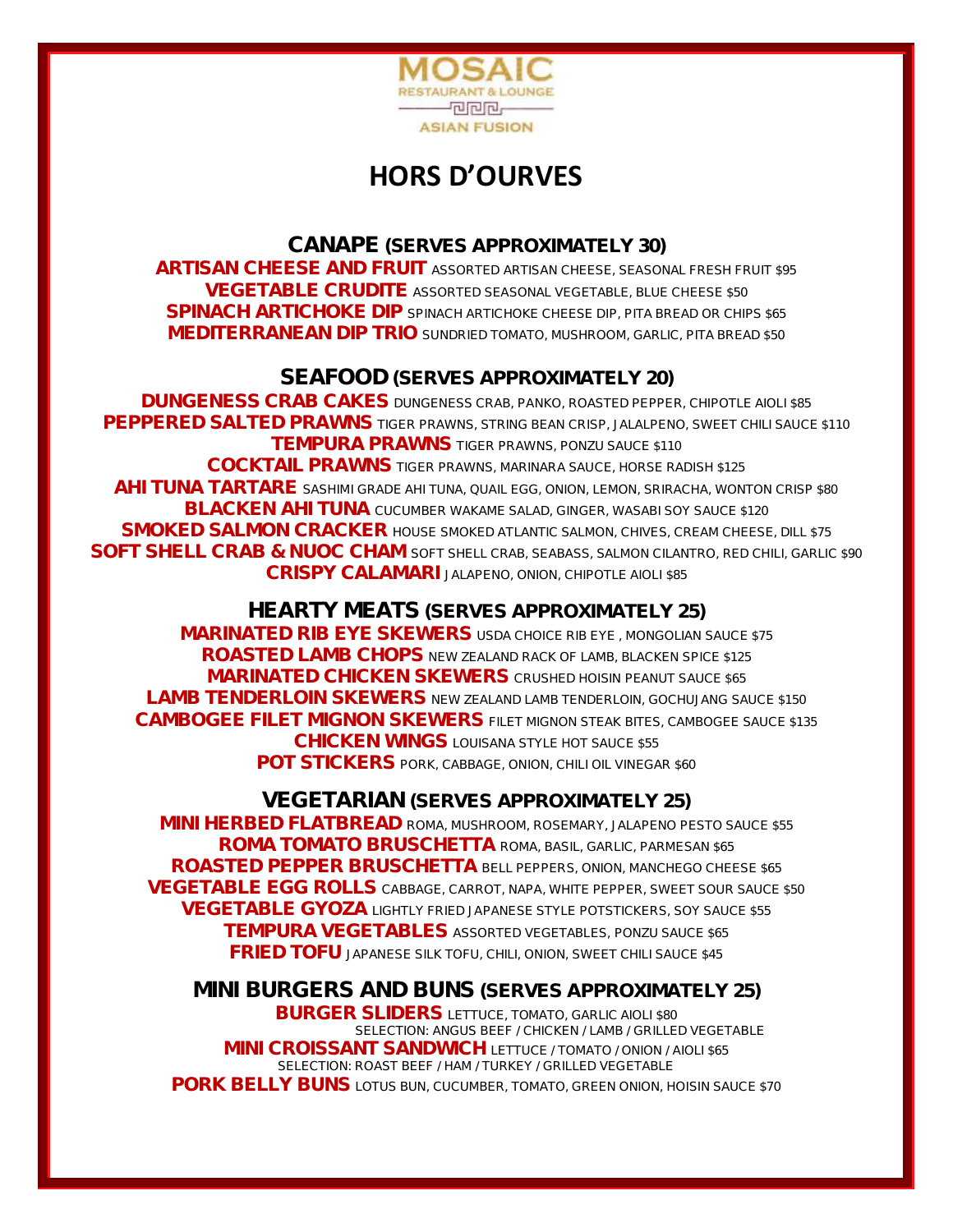

## **CARVING STATION**

**ADDITIONAL \$95 FEE FOR CHEF CARVER, MAXIMUM 2 HOURS, 2 MAX STATION PER CARVER SERVES APPROXIMATELY 30**

#### BEEF

STRIP LOIN *DRY RUBBED, USDA CHOICE 240 OZ \$450*

PRIME RIB *GARLIC INJECTED, DRY RUBBED, USDA CHOICE 240 OZ \$500*

BONE-IN PRIME RIB *USDA CHOICE 280 OZ \$700 (SEASONAL)*

FILET MIGNON *USDA CHOICE 150 OZ \$550*

PORK

PORK TENDERLOIN *220 OZ \$350*

PORK BABY BACK RIBS *CHARSUI MARINANDE \$275*

POULTRY TURKEY BREAST *\$300*

WHOLE TURKEY *\$350 (SEASONAL)*

WHOLE FRIED CHICKEN *\$250*

LAMB LEG OF LAMB *\$400*

#### **SAUCES**

HORSERADISH *\$30* AU JUS *\$30* PINOT NOIR DEMI GLACE *\$35* CHIMICHURRI *\$40* MERLOT PEPPERCORN *\$40* CABERNET REDUCTION *\$40* CRANBERRY RASPBERRY *\$30*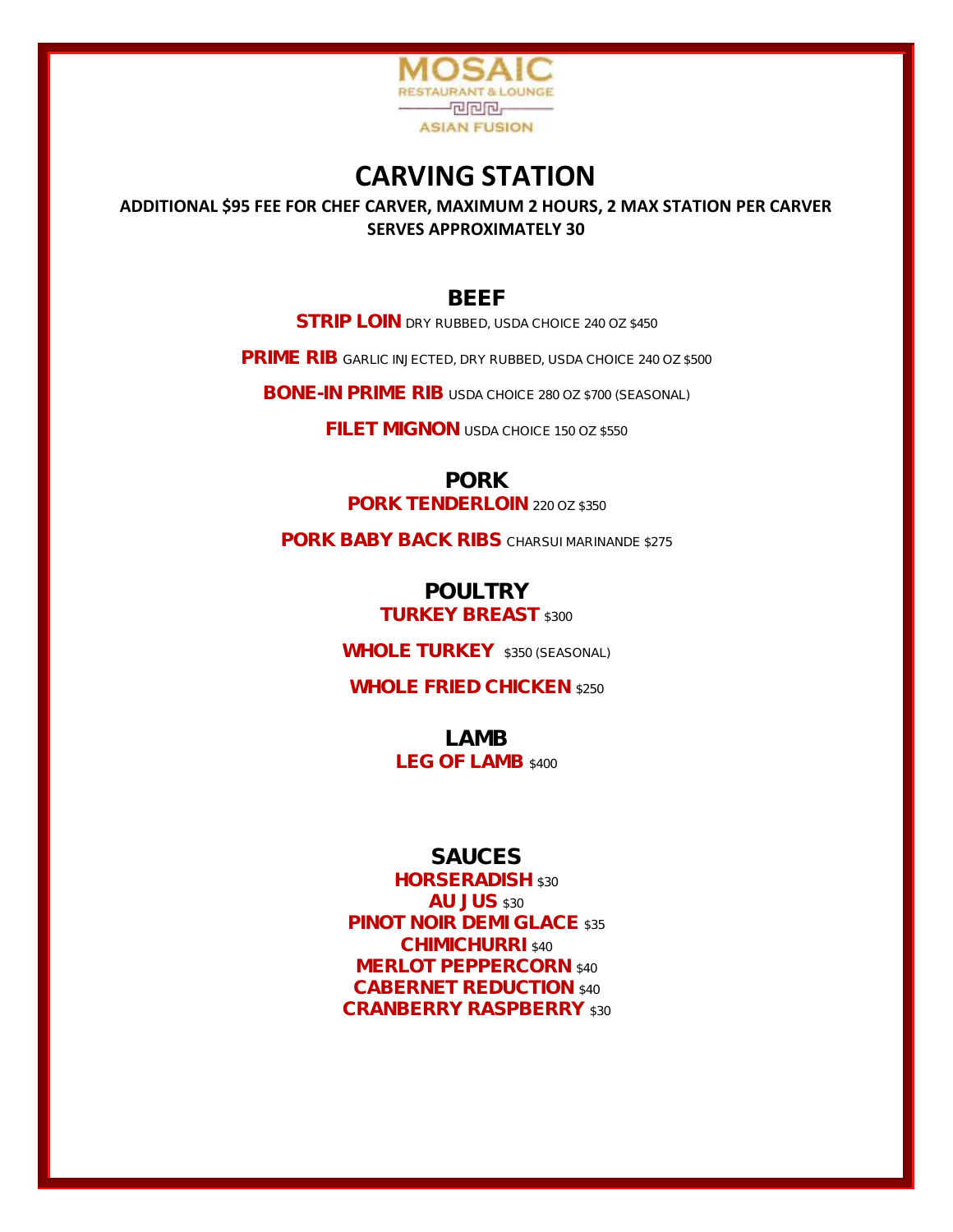

### **CHILLED SEAFOOD STATION / RAW BAR AVAILABILITY MAY VARY DUE TO MARKET ALL SEAFOOD IS LOCALLY SOURCED SERVES APPROXIMATELY 30**

SMOKED ATLANTIC SALMON *APPLE WOOD CHIPS, LEMON, CAPERS \$250* SMOKED YELLOW TAIL TROUT *APPLED WOOD CHIPS, LEMON, SCALLION \$220* HALF SHELL OYSTER *SEASONAL SELECTION, TABASCO, LEMON, COCKTAIL SAUCE \$200/60CT* MEXICAN GULF COCKTAIL PRAWNS *COCKTAIL SAUCE, LEMON \$400* KUMAMOTO OYSTER *TOBIKO, PONZU, LEMON \$400/60CT* KUSHI OYSTER *TOBIKO, PONZU, LEMON \$350/60CT* GEODUCK SASHIMI *JALAPENO GINGER SOY SAUCE \$550* AHI TUNA SASHIMI *SASHIMI GRADE BIG EYE AHI TUNA, WASABI, GINGER \$350* ALBACORE SASHIMI *SASHIMI GRADE ALBACORE TUNA, WASABI, GINGER \$280* HAMACHI SASHIMI *SASHIMI GRADE YELLOW TAIL, WASABI, GINGER \$350* SALMON SASHIMI *SASHIMI GRADE SALMON, WASABI, GINGER \$400* TAKO SASHIMI (OCTOPUS) *SASHIMI GRADE OCTOPUS, WASABI, GINGER \$250* OYSTER SHOOTER *OYSTER, QUAIL EGG, TOBIKO, JALAPENO, ONION, PONZU, \$275/30CT* UNI SHOOTER *UNI, QUAIL EGG, TOBIKO, JALAPENO, ONION, PONZU, \$300/30CT* HAMACHI SHOOTER *YELLOW TAIL, QUAIL EGG, TOBIKO, JALAPENO, ONION, PONZU, \$200/30CT*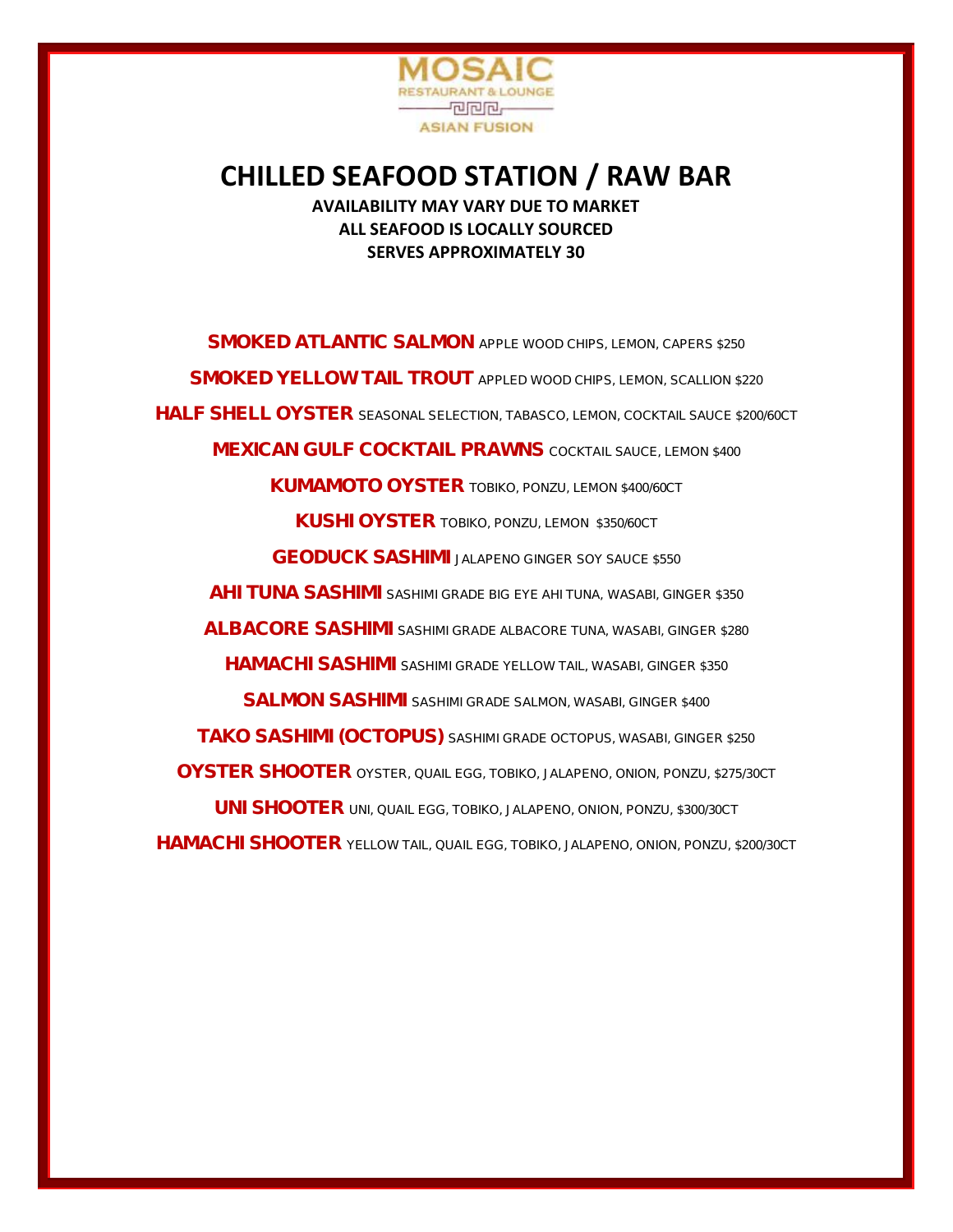

## **BUFFET / CHAFING STATION SERVES APPROXIMATELY 30**

SEAFOOD

MISO GINGER SALMON *2 WHOLE FILET, MISO MARINADE, GINGER MISO SAUCE \$250*

GRILLED ATLANTIC SALMON *2 WHOLE FILET, LEMON BUTTER SAUCE \$225* CRAB-STUFFED SALMON *2 WOLE FILET, DUNGENESS CRAB, CHEESE, MIRIN LEMON BUTTER \$290* SEARED SEA SCALLOPS *DAYBOAT SEARED SCALLOP, LEMON BUTTER, CHILI OIL \$325* HONEY WALNUT PRAWN *CONDENSE MILK, HONEY MAYO, CANDIED WALNUT \$225* TRIPLE CROWN *PRAWNS, SCALLOP, CALAMARI, GINGER, WHITE WINE GARLIC SAUCE \$250* GINGER SMOKED CHILEAN SEABASS *1 WHOLE FILET, GINGER SMOKE GLAZE \$300* WHITE WINE GARLIC PRAWNS *GARLIC, PARSLEY, WHITE WINE, BUTTER \$250*

### HEARTY MEATS

BULGOGI PORK BELLY *GREEN ONION, JALAPENO, BULGOGI SAUCE \$220*

GOCHUJANG LAMB*ONIONS, GARLIC, GOCHUJANG SAUCE \$230*

RACK OF LAMB *BLACKEN RUBBED, SLOW ROASTED \$300*

CAMBOGEE FILET *FILET MIGNON STEAK BITES, CAMBOGEE SAUCE \$325*

MONGOLIAN STIRFRY *ONIONS, GARLIC, THAI CHILI, MONGOLIAN SAUCE RIBEYE \$240 CHICKEN \$180 LAMB \$220 VEGETABLES \$150*

ROASTED CHICKEN *ROSEMARY, THYME, MANDARIAN SAGE JUS \$175*

## VEGETARIAN

VEGETARIAN HEAVEN *SEASONAL VEGETABLES, SILK TOFU, GARLIC SAUCE \$120*

THAI SPICED EGGPLANT *JAPANESE EGGPLANT, THAI CHILI, VINEGAR \$130*

RED CURRY VEGETABLE *SEASONAL VEGETABLE, SILK TOFU, COCONUT MILK, RED CURRY \$130*

YELLOW CURRY VEGETABLE *SEASONAL VEGETABLE, SILK TOFU, COCONUT MILK, YELLOW CURRY \$130*

WILD MUSHROOM *SEASONAL MUSHROOM, WHITE WINE GARIC \$130*

MA PO TOFU *SILK TOFU, BLACK BEAN, RED CHILI \$90*

MASHED POTATOES *GARLIC \$70*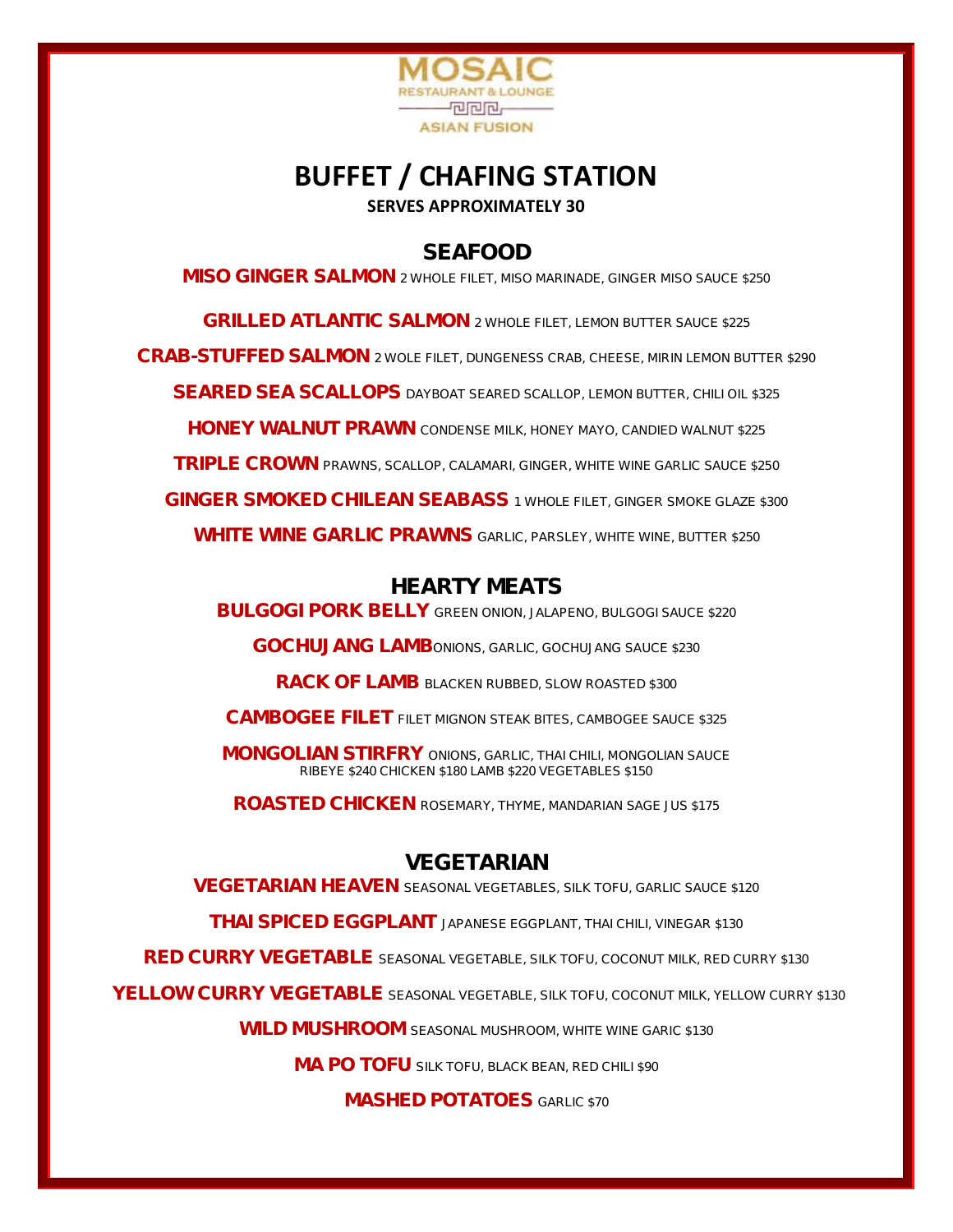

## **BUFFET / CHAFING STATION SERVES APPROXIMATELY 30**

RICE

CRAB FRIED RICE *DUNGENESS CRAB, CRAB PASTE, FISH SAUCE, SCALLION \$180*

PINEAPPLE PRAWN RICE *SESAME OIL, SCALLION, SOY SAUCE \$120*

RIB EYE FRIED RICE *SESAME OIL, SCALLION, SOY SAUCE \$120*

YANG CHOW FRIED RICE *CHINESE SAUSAGE, PRAWNS, SESAME OIL, SOY SAUCE \$120*

PORK BELLY FRIED RICE *TOMATO, SCALLION, SESAME OIL, SOY SAUCE \$120*

STEAM RICE *JASMINE OR BROWN \$70*

### NOODLES

CHOW MEIN *ROUND EGG NOODLES, CABBAGE, CARROT, SOY SAUCE RIB EYE \$150 CHICKEN \$140 LAMB \$150 VEGETABLE \$120*

CHOW FUN *FLAT RICE NOODLES, CABBAGE, CARROT, SOY SAUCE, OYSTER SAUCE RIB EYE \$150 CHICKEN \$140 LAMB \$150 VEGETABLE \$120*

CHOW FETTUCCINI *PASTA NOODLE, CABBAGE, CARROT, SOY SAUCE RIB EYE \$150 CHICKEN \$140 LAMB \$150 VEGETABLE \$120*

GARLIC NOODLES *ROASTED GARLIC, CABBAGE, CARROT \$120*

LOBSTER NOODLES *GINGER, PEPPERCORN, FETTUCCINI \$250*

## PASTAS

ALFREDO CHICKEN *SHAVED PARMESAN, GARLIC, ALFREDO SAUCE \$160*

PENNE PESTO *BASIL, PINE NUTS, PESTO \$160*

BUTTER GARLIC ANGEL HAIR *ROASTED WHOLE GARLIC, BUTTER \$130*

TORTELLINI *CHEESE, CREAM, PARMESAN \$130*